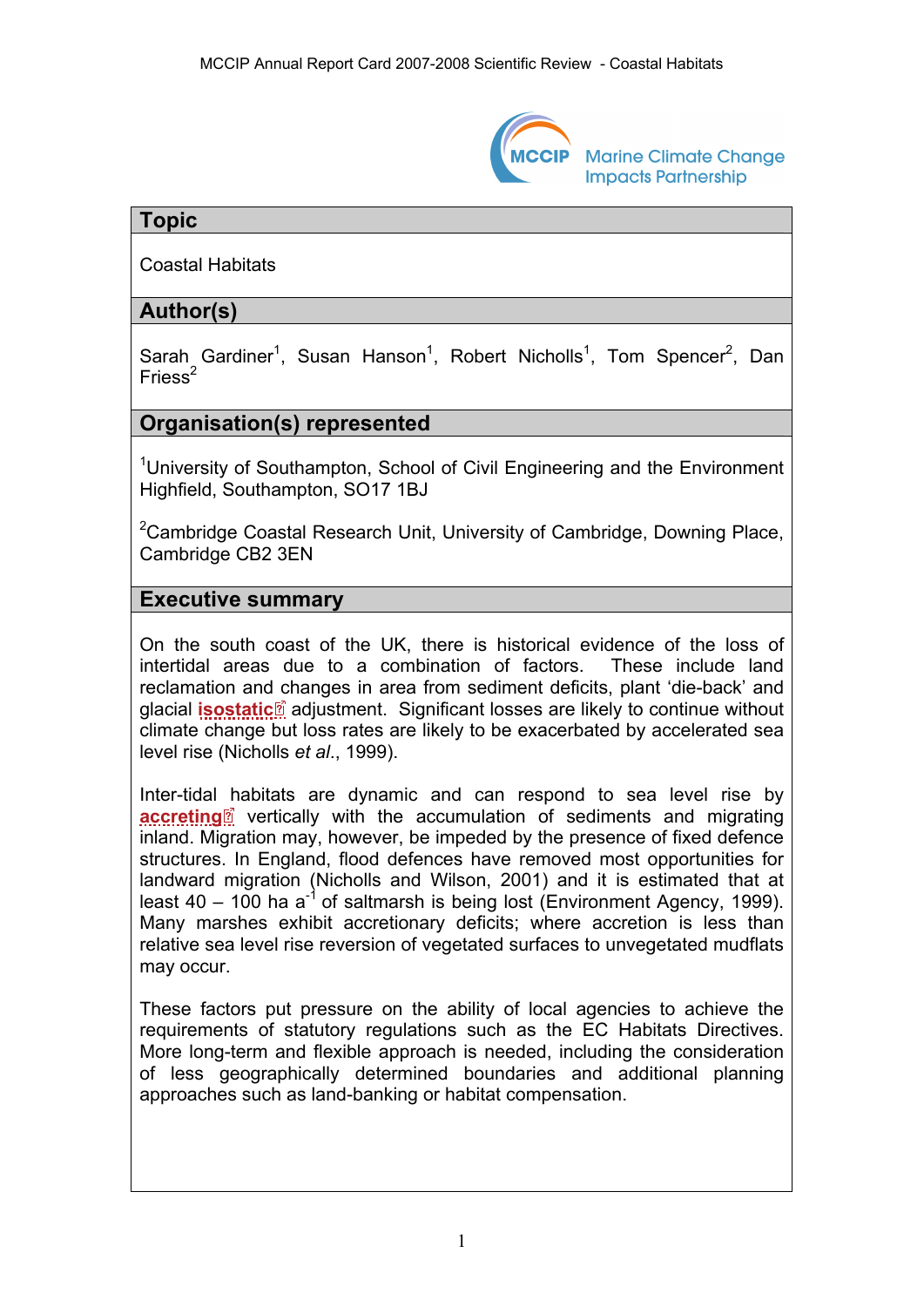## **Full review**

## **Current**

Coastal wetlands are vulnerable to inundation and erosion and could experience substantial losses with future long-term (20-50yrs) sea level rise (Hoozemans *et a*l., 1993; Bijlsma *et al*., 1996, McFadden *et al*., 2007). Wetland areas are already declining with around 1% of the global coastal wetland stock lost each year (Hoozemans *et al*., 1993). Significant losses are likely to [con](http://www.mccip.org.uk/arc/2007/glossary.htm)tinue without climate change, both from land subsidence or glacial **[isostatic](http://www.mccip.org.uk/arc/2007/glossary.htm#Isostatic)**<sup>2</sup> adjustment and anthropogenic impacts, but they will be exacerbated by sea level rise (Nicholls *et al.,* 1999) and by changes in wave climate (Pethick, 1992; Burd, 1992). Many coastal habitats are designated as special areas of conservation under the EC Habitats and Species Directive, including: saltmarshes and mudflats, maritime cliffs, sand dunes, vegetated shingle, coastal grazing marsh and saline lagoons.

The EC Habitats and Species Directive require member states to designate areas of importance for particular habitats and species as Special Areas of Conservation. Together with Special Protection Areas designated under the Conservation of Birds Directive, these areas form a Europe wide network known as 'Natura 2000'. These set out measures to maintain at, or restore, to a 'favourable conservation status' these designated sites and requires appropriate steps to avoid destruction or deterioration of habitats. Member states have a duty to ensure compensatory measures are taken to preserve the Natura 2000 network where sites are adversely affected.

Holman *et al.* (2005a and b), in common with the BRANCH project, showed that the response of biodiversity to climate change are species-, habitat- and region-specific, but much of the biodiversity in these regions will depend on planned adaptation in other sectors.

# **Future**

Stratigraphic studies have shown the formation of saltmarshes to be linked to changes in the position of mean sea level; oscillations in sea level (both rise and fall) are known to have triggered marsh expansion phases where sediment supply conditions have been favourable. Morphological response is both by vertical accretion and by changes in lateral extent and position. Where sediment supply has been restricted by coastal management (e.g. levee construction preventing natural bank breaching and overwash into interchannel bays) marshes have shown 'accretionary deficits' and an inability of marsh surfaces to keep up with sea level rise. Furthermore, landward migration under sea level rise has often been impeded by the presence of defence structures. In England, flood defences have removed most opportunities for natural landward migration (Nicholls and Wilson, 2001) and it is estimated that 100ha of saltmarsh is lost due to coastal squeeze every year (Environment Agency, 1999). French (1997) predicted losses for coastal habitats between 1992 and 2010 with predicted losses between 2% -11% for different habitats.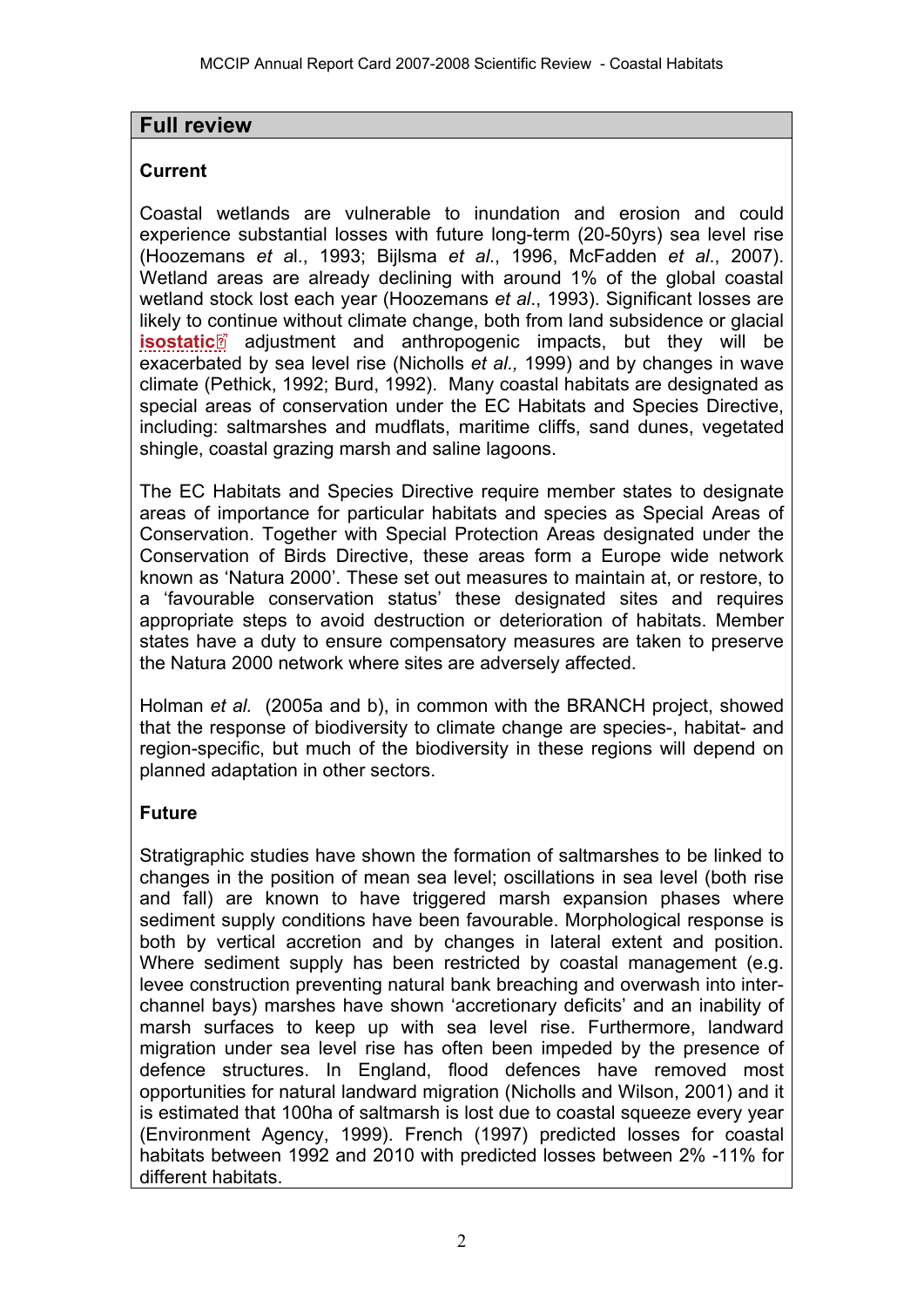| Habitat           | Present Area (ha) | Predicted loss (ha) |
|-------------------|-------------------|---------------------|
|                   | (1992)            | (1992-2010)         |
| Sand dunes        | 11,897            | $(2\%)$<br>240      |
| Saltmarsh         | 32,462            | $(8.5\%)$<br>2,750  |
| Intertidal flats  | 233,361           | 10,000<br>$(4.3\%)$ |
| Shingle landforms | 12,376            | $(1.6\%)$<br>200    |
| Saline lagoons    | 1,215             | $(9.9\%)$<br>120    |
| Soft cliffs       | 256 km            | 10 km<br>$(3.9\%)$  |
| Cliff grassland   | 1,895             | $(7.9\%)$<br>150    |
| Coastal heath     | 462               | $(10.8\%)$<br>50    |

Table 1: Predicted losses for coastal habitats between 1992 and 2010 *(reproduced from French,* 1997*)*.

A review of the published literature reveals that there is no reliable consensus of a national rate of saltmarsh loss in the UK well supported by empirical evidence. The figures described either have no identifiable basis (e.g. the many studies (UKBAP, 1999; Atkinson *et al*., 2004; Nottage and Robertson, 2005; Badley and Allcorn, 2006) that quote a figure of loss of  $\sim$  100 ha a<sup>-1</sup>), or are based on local examples (primarily SE England) and extrapolated to a national level. Where the basis of calculation is known, rates of loss are typically 40 ha a<sup>-1</sup> (Greater Thames only; Cooper *et al.*, 2001) to 60 ha a<sup>-1</sup> (Hughes and Paramor, 2004). Not surprisingly, these better constrained estimates show considerable inter-decadal fluctuations in loss rates (Cooper *et al.,* 2001).

When flood defences are removed for economic or saltmarsh re-creation purposes, there can be conflict between habitats. Most grazing marshes on the South coast of the UK were created originally by the enclosure of former saltmarshes. Although a few still grade naturally into saltmarsh to seaward, most are now isolated behind flood defences. Designated coastal grazing marsh has been recognised as an especially vulnerable habitat due to moves toward managed realignment of flood defences behind areas of grazing marsh and 'sustainable flood defence' (Nicholls and Wilson, 2001), particularly on the south-east coast between The Wash and Portland Bill (Lee, 1998: Lee, 2001). Grazing marshes are also found in association with another designated habitat, saline lagoons.

Within the Branch project (an INTEREGG funded project on spatial planning and biodiversity), case studies were undertaken on the coasts of France and the UK to investigate the impacts of sea level rise on coastal habitats (Gardiner *et al*., 2007). It was found that with long term sea level rise there will be difficulties in meeting the requirements of the EC Habitats Directive within individual designated sites. The most significant issues relate to intertidal saltmarsh and mudflat areas, which are predicted to decline with medium (5- 20yrs) to long-term (20-50yrs) sea-level rise. Compensation for these losses in some localities could be achieved through the creation of replacement habitat by the managed realignment of sea defences, often in conjunction with artificial sediment supply to raise intertidal surfaces to levels conducive to vegetation establishment. However, historic land use decisions will restrict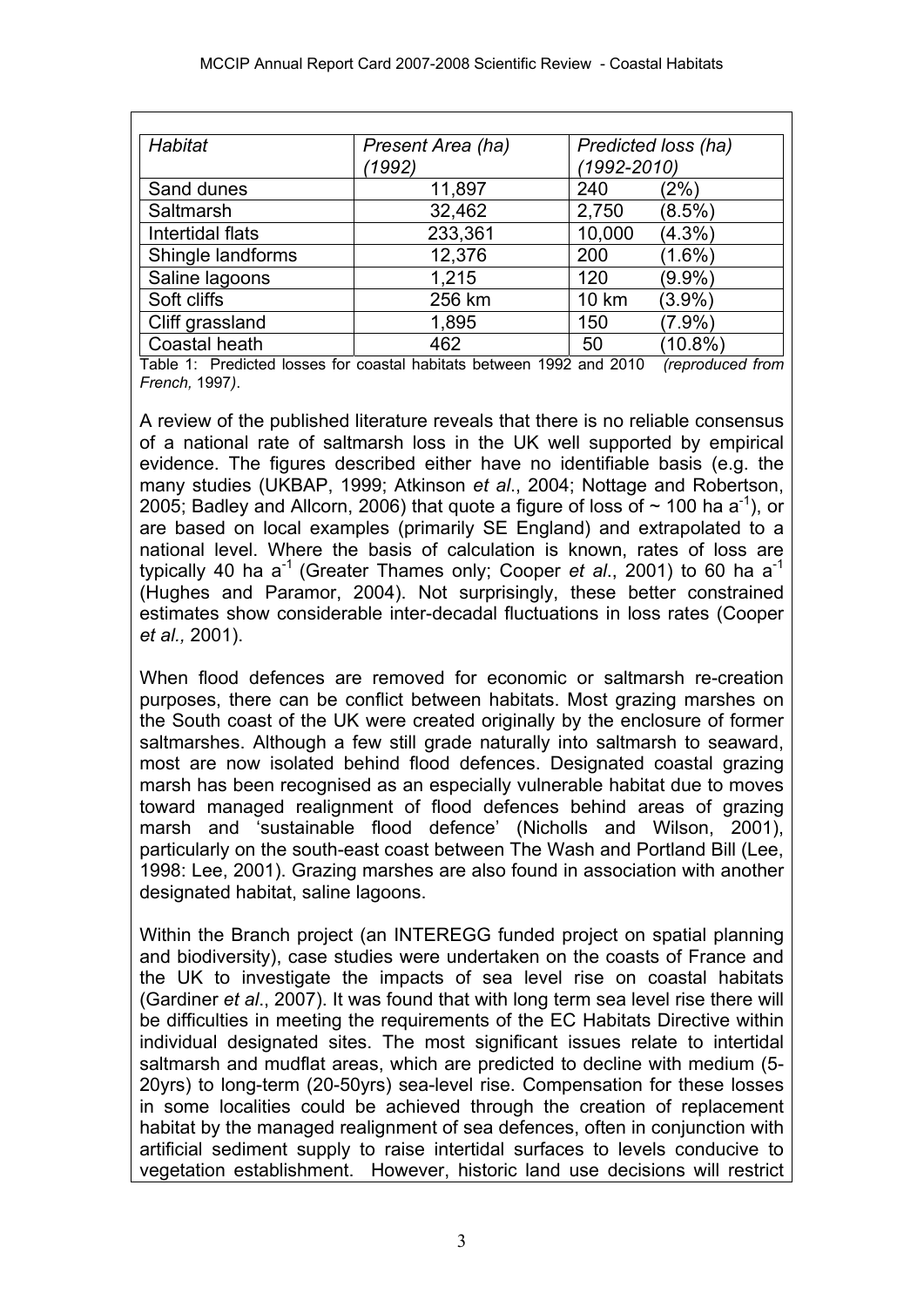this approach in many areas where major developments have been sited in the floodplain. In particular, managed realignment will lead to a decline in coastal grazing marsh, also a designated habitat under the Directive. However, at wider scales potential exists to compensate for lost coastal grazing marsh with fluvial grazing marsh in adjoining river catchments. Spatial planning offers the potential for future land-banking of these areas, but its implementation may require a reinterpretation of the application of the Habitats Directive. In some locations, dredged spoil could be used in the future to increase inter-tidal elevations and encourage saltmarsh development. However the design rules for such activities are still in the early stages of development (e.g. Widdows *et al.*, 2006).

The effect of sea level rise on other coastal habitats is likely to vary according to geographical position, time and management strategy. For habitats such as sand dunes and shingle, development of landward areas often restricts the natural roll back mechanism and where neighbouring coast is defended sediment starvation can occur, leading to submergence with medium to long term sea level rise. However, with the increased frequency in storms that is anticipated with sea level rise, the formation of new ridges of sand or shingle may act as a nuclei for dune growth (Pye & French, 1993). Alternatively a succession of storms may trigger increased erosion and landward recession of the systems (Lee, 1998). It is estimated that in total 129 ha of sand dunes could be lost over the next 50 years and 130 ha of vegetated shingle (Lee, 1998). Natural cliffs are mainly threatened by conflicts with infrastructure and developments, with the construction of coastal defences. The added issue in areas of high cliff recession, such as the Isle of Wight, is that the habitat will migrate beyond its designated boundaries in the long term and so ceases to require compensation for damage. This illustrates the need for a more flexible approach to the conservation of dynamic coastal habitats.

Current and near-future land use decisions have the potential to influence coastal response for a similar period into the future. Flexibility is therefore essential if future restrictions are to be avoided. Application of the EC Habitats Directive in a more responsive and dynamic manner, based on maintaining stocks of coastal habitats in broad areas, with less emphasis on geographically-defined protected areas, may be a more appropriate model to follow in a changing world.

# **Confidence assessments**

### **'What is already happening' - medium.**

Saltmarsh loss recorded anecdotally but detailed, repeat surveys of marsh area to a common methodology lacking.

**'What could happen in the future' – low to medium** (many unknowns e.g. regional variations in sea level rise; changes in wave climate; plant responses to global environmental change; changes in sediment supply; coastal management strategies)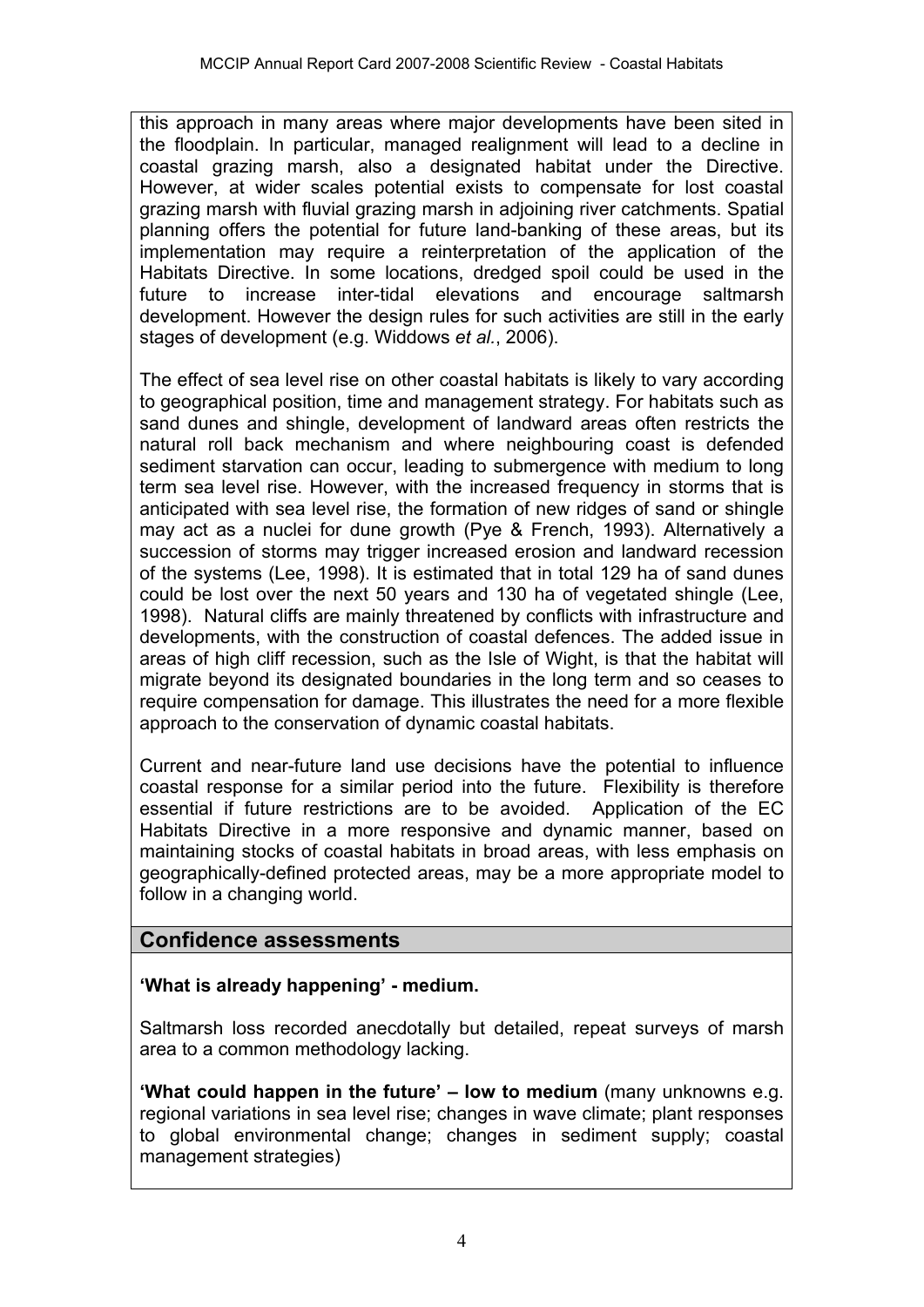## **Knowledge gaps**

• Impacts of beneficial use of dredged material and sediment recharge to intertidal areas.

• Creation of fluvial grazing marsh as a replacement for coastal grazing marsh; are they comparable from a nature conservatio[n po](http://www.mccip.org.uk/arc/2007/glossary.htm)int of view?

Uncertainties invo[lvin](http://www.mccip.org.uk/arc/2007/glossary.htm)g coastal **[geomorphology](http://www.mccip.org.uk/arc/2007/glossary.htm#Geomorphology)**<sup><sup>2</sup> (wave climates,</sup> sediment and **accretion**<sup>1</sup> rates) with future climate change.

• Ongoing long-term monitoring and data collection – physical and biological.

### **Commercial impacts**

Intertidal areas are highly productive and provide a number of important functions including flood protection and wave dissipation, waste assimilation, nursery areas for fisheries and nature conservation. It has been [ob](http://www.mccip.org.uk/arc/2007/glossary.htm)served that 200m of saltmarsh surface can reduce significant **[wave heights](http://www.mccip.org.uk/arc/2007/glossary.htm#Wave_height)** by as much as 63% (Moller *et al*., 2001), reducing the need for costly sea defences, however with the loss of saltmarshes and intertidal areas sea walls may have to be upgraded to prevent areas flooding. Tidal saltmarshes have been identified as areas of high productivity providing a source of organic matter and nutrients for fish and a variety of invertebrates (Mitch & Gosselink, 1986; Lefeuvre & Dame 1994), as well as being important nursery grounds for commercial fish stocks such as sea bass, (Laffaille *et al.* 2001).

### **References**

Atkinson P. W., Crooks S., Drewitt A., Grant A., Rehfisch M. M., Sharpe J. and Tyas C. J. (2004). *Managed Realignment in the UK – the First 5 Years of Colonisation by Birds.* Ibis 146: 101-110

Badley J. and Allcorn R. I. (2006). *Changes in Bird Use Following the Managed Realignment at Freiston Shore RSPB Reserve, Lincolnshire, England.* Conservation Evidence 3: 102-105

Bijlsma, L., Ehler, C.N., Klein, R.J.T., Kulshrestha, S.M., McLean, R.F., Mimura, N., Nicholls, R.J., Nurse, L.A., Pérez Nieto, H., Stakhiv, E.Z., Turner, R.K. and Warrick, R.A. (1996) 'Coastal zones and small islands', in R.T. Watson, M.C. Zinyowera and R.H. Moss (eds), *Climate Change 1995- Impacts, Adaptations and Mitigation of Climate Change: Scientific-Technical Analyses*, Contribution of Working Group II to the Second Assessment Report of the Intergovernmental Panel on Climate Change, Cambridge University Press, Cambridge, pp. 289–324

Burd, F. (1992) Erosion and vegetation change on the saltmarshes of Essex and north Kent between 1973 and 1988. Research and survey in *Nature Conservation* No. **42**. NCC, Peterborough

Cooper N. J., Cooper T. and Burd F. 2001. *25 Years of Saltmarsh Erosion in*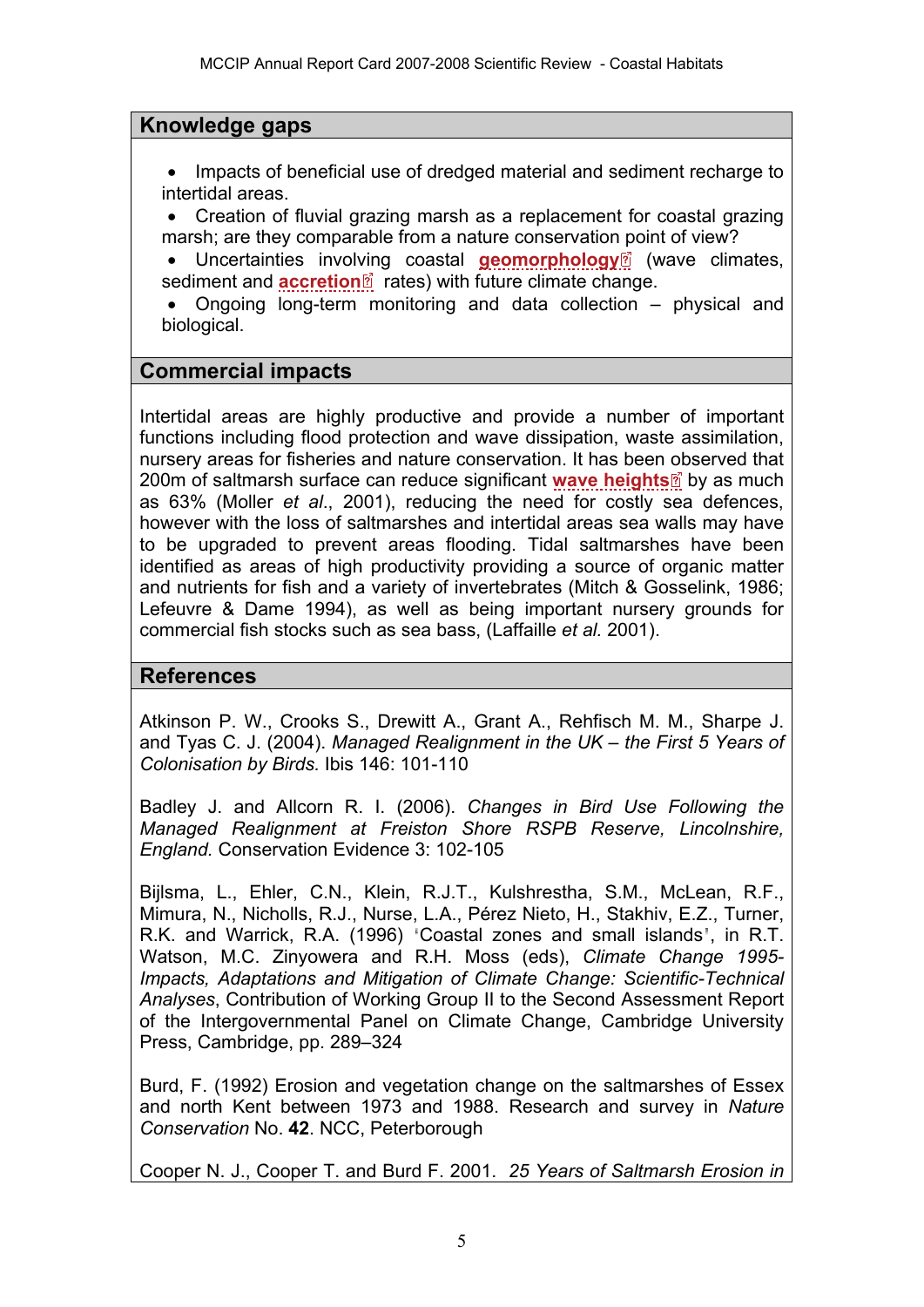*Essex: Implications for Coastal Defence and Nature Conservation.* Journal of Coastal Conservation 9: 31-40.

Environment Agency (1999) *The state of the environment of England and Wales: Coasts*. Environment Agency, Almondsbury, 201pp.

French, P.W. (1997) *Coastal and Estuarine Management* (Routledge Environmental Management Series). Routledge, London. Pp. 251

Gardiner, S., Nicholls, R. J., Hanson, S., Zhang, Z., Jude, S., Jones, A., Richards, J., Williams, A., Spencer, T., Cope, S., Gorczynska, M., Bradbury, A., McInnes, R., Ingleby, A. and Dalton, H. (2007) *The Habitats Directive, coastal habitats and climate change – case studies from the South coast of the UK*. Conference paper, ICE International Conference on Coastal Management.

Holman, I. P., Nicholls, R. J., Berry, P. M., Harrison, P. A., Audsley, E., Shackley, S. and Rounsevell, M. D. A. (2005a). A regional, multi-sectoral and integrated assessment of the impacts of climate and socio-economic change in the UK: *Part II Results*. *Climatic Change,* **71,** (1-2)**,** 43-73.

Holman, I. P., Rounsevell, M. D. A., Shackley, S., Harrison, P. A., Nicholls, R. J., Berry, P. M. and Audsley, E. (2005b). A regional, multi-sectoral and integrated assessment of the impacts of climate and socio-economic change in the UK: *Part I Methodology*. *Climatic Change,* **71** (1-2)**,** 9-41.

Hoozemans, F. M. J, Marchand, M. and Pennkamp, H. A., (1993) *A global vulnerability analysis: Vulnerability assessment for population, coastal wetlands and rice production on a Global scale,* 2nd Edition. Delft Hydraulics, the Netherlands

Hughes R. G. and Paramor O. A. L. (2004). *On the Loss of Saltmarshes in South-East England and Methods for their Restoration.* Journal of Applied Ecology 31: 440-448

Laffaille, P., Lefeuvre, J. C., Schricke, M. T. and Feunteun, E., (2001). Feeding Ecology of 0-Group Sea Bass, *Dicentrarchus labrax*, in Salt Marshes of Mont Saint Michel Bay (France)

Lee, E. M. (1998) *The Implications of Future Shoreline Management on Protected Habitats in England and Wales*. English Nature & Environment Agency Technical Report W150. Environment Agency, Bristol

Lee, M. (2001) Coastal Defence and the Habitats Directive: predictions of habitat change in England and Wales. *The Geographical Journal*, Vol. **167**, No. 1, pp. 39-56

Lefeuvre, J.C. and Dame, R.F. (1994) Comparative Studies of Saltmarsh Processes on the New and Old worlds: an introduction. *In Global Wetlands: Old World and New* (ed W J Mitsch), pp.169-179. Elsevier, Amsterdam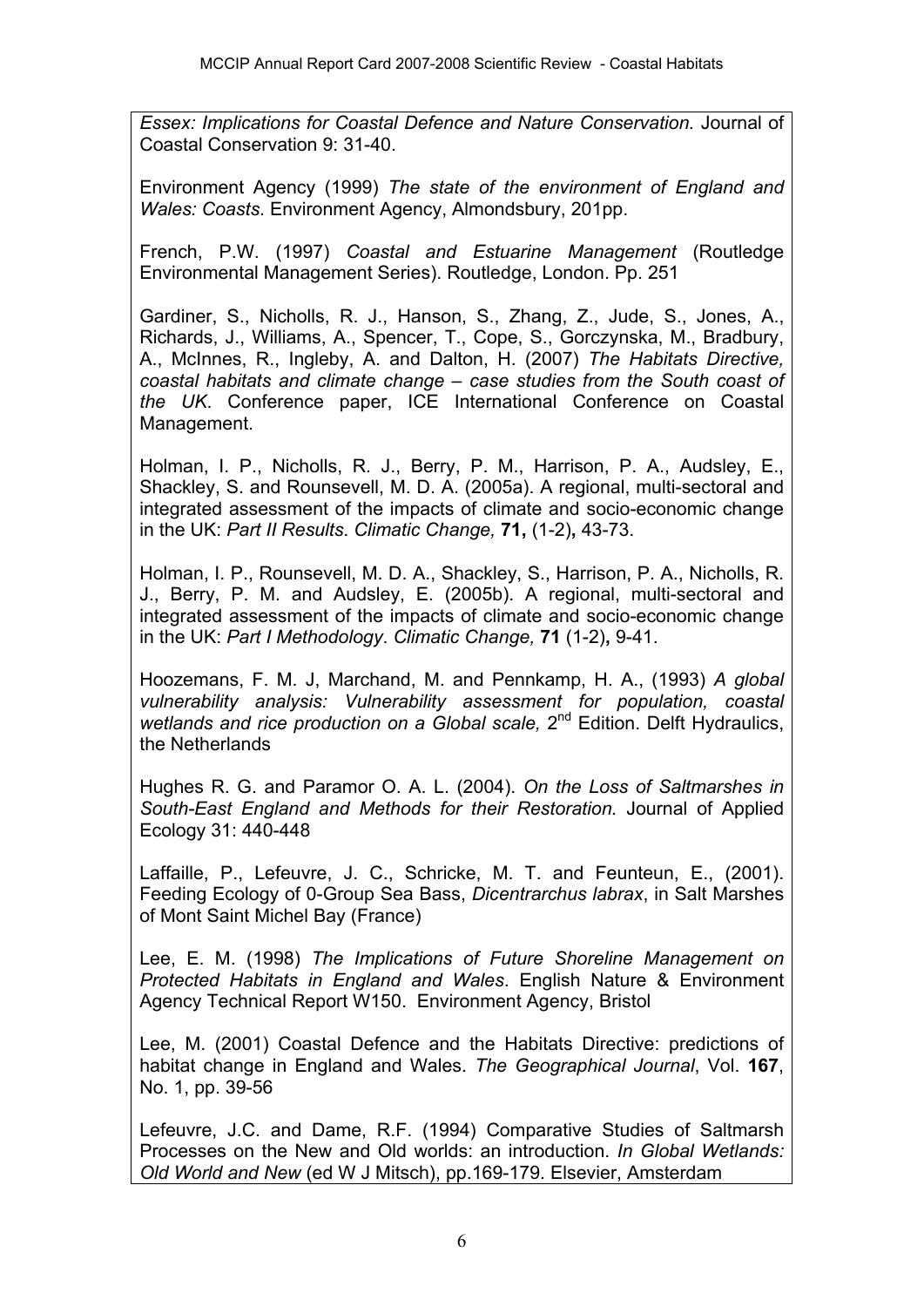McFadden, L., Nicholls, R.J. and Penning-Rowsell, E. (eds) (2007). *Managing Coastal Vulnerability*. Elseiver, London.

Mitch, W. J. and Gosselink, J. G. (1986) *Wetlands*. Van Nostrand Reinhold, New York

Moller, I., Spencer, T., French, J. R., Leggett, D. J. and Dixon, M. (2001). The sea-defence value of salt marshes: Field evidence from north Norfolk. *Journal of the Chartered Institution of Water and Environmental Management,* **15,** (2)**,** pp 109-116.

Nicholls R J, Hoozemans, M.J. and Marchand, M. (1999) Increasing flood risk and wetland losses due to global sea-level rise: regional and global analyses*. Global Environmental Change* **9** 69-87. Pergamon Press.

Nicholls, R. J. and Wilson, T. (2001). Integrated impacts on coastal areas and river flooding. In Holman, I. P. and Loveland, P. J. (Eds.) *Regional Climate Change Impact and Response Studies in East Anglia and North West England (RegIS).* Oxford, UK: UK Climate Impacts Programme (UKCIP), pp.54-103.

Nottage A. and Robertson P. (2005). *The Saltmarsh Creation Handbook: A Project Manager's Guide to the Creation of Saltmarsh and Intertidal Mudflat.*  CIWEM/RSPB

Pethick, J. S. (1992) Saltmarsh geomorphology. In *Saltmarshes: Morphodynamics, Conservation and Engineering Significance* (eds J R L Allen and K Pye), pp. 41-62. Cambridge University Press

Pye, K. and French, P. W. (1993). *Saltmarsh processes and morphology*. Erosion and Accretion Processes on British saltmarshes. Vol. I. London, UK: Ministry of Agriculture Fisheries and Food (MAFF).

UK Biodiversity Group. (1999). *UKBAP Tranche 2 Action Plans - Volume V: Maritime Species and Habitats.* Tranche 2, Vol. V, p129

Widdows, J., Brinsley, M. D., Pope, N. D., Staff, F. J., Bolam, S. G. and Somerfield, P. J. (2006). Changes in biota and sediment erodability following the placement of fine dredged material on upper intertidal shores of estuaries. *Marine Ecology-Progress Series,* **319,** pp 27-41